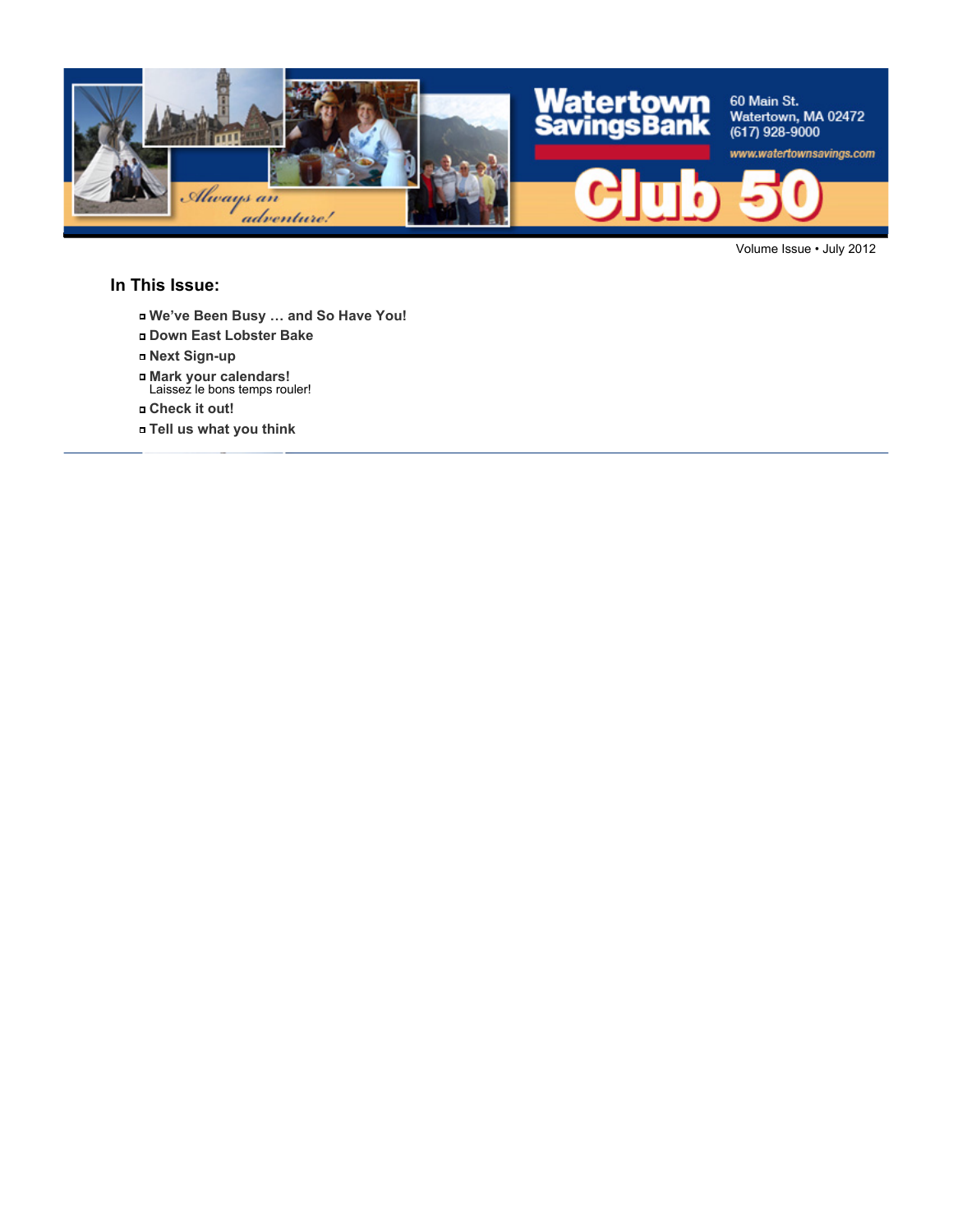

#### **The Latest**

#### **We've Been Busy … and So Have You!**

Why are summers so short? I'm sure you feel that way too. Here at Club 50 we have a jam-packed schedule for July:

An overnight in the Berkshires with Bernadette Peters at Tanglewood right after the Fourth, our big Trains of the Colorado Rockies trips in mid-July and late July (and yes, we've been keeping a very close eye on the fires in that state), and we'll be catching the July 29 matinee performance of *Billy Elliot the Musical* from our dress circle seats at the Boston Opera House. (We are sold out for that show, but please feel free to call us if you would like to be put on the waiting list.) We also had a spectacular turnout for our June day trip to Martha's Vineyard, which proved so popular we did it twice!

We really appreciate the response we receive for our trips … and for our first e-newsletter: After we sent it out in early June, the encouraging feedback included Club 50 Advisory Board Alumnus Barbara Mills, who declared that while reading it, "I feel like I've been on vacation while enjoying a cup of coffee." We have a lot of fun putting it together, so we're very glad to hear that! We also appreciate the overwhelming response we received from the thousands of you who let us know whether you wanted to receive your Club 50 information by

e-newsletter or continue by mail. Either way, we will be happy to keep the info coming! Please read further for highlights of our recent British Isles Cruise, details on our upcoming Down East Lobster Bake, and the winner of our first e-newsletter contest. Enjoy your summer!



**Joan Galgay**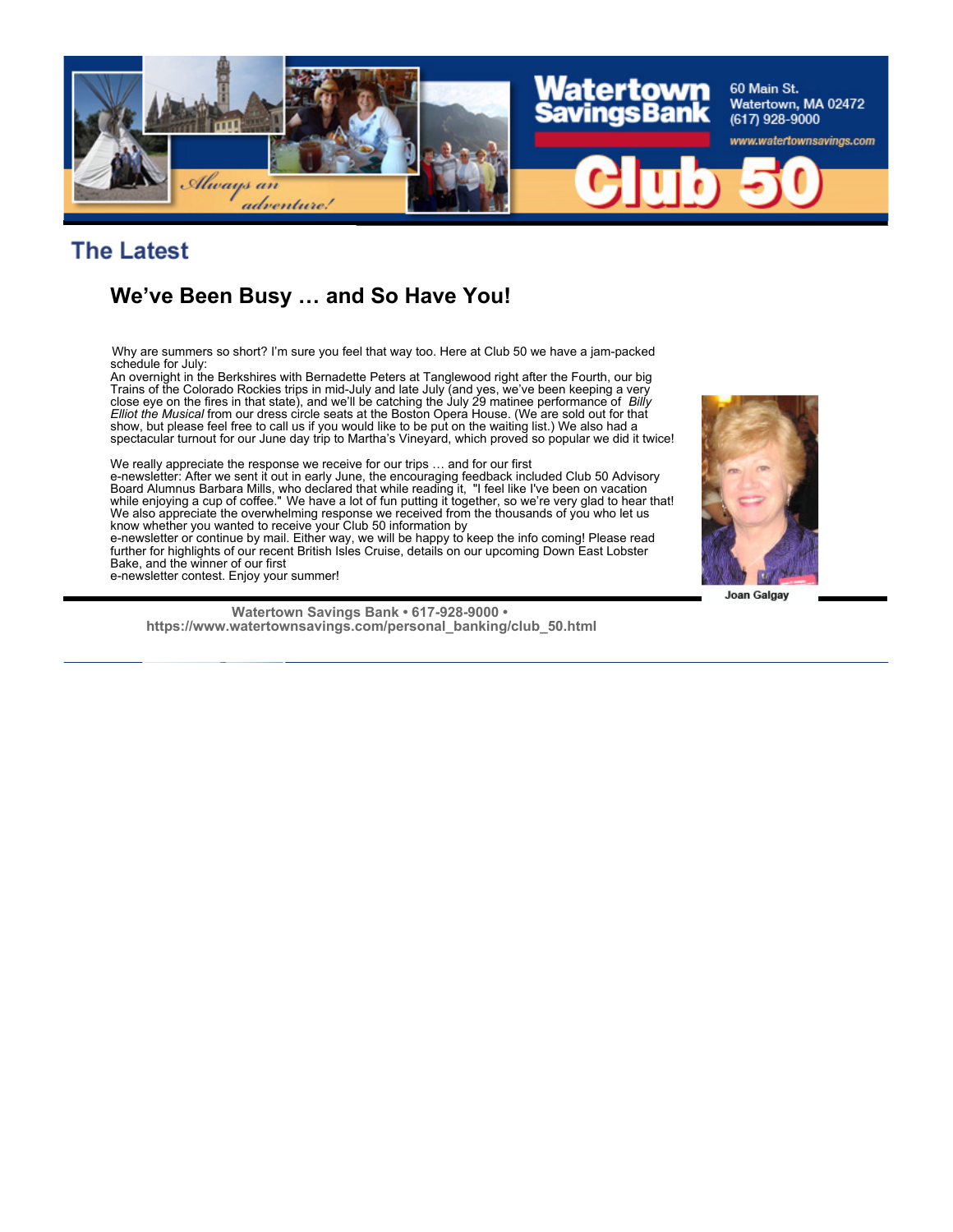

#### **Down East Lobster Bake**

#### Down East Lobster Bake - 1ST DAY OF SIGN UP: THURSDAY, JULY 26, 2012 **RESERVATION FORM**

Enclosed please find \$\_ per person as payment in full for \_\_ person(s). Full payment (\$93 members; \$103 guests) is due at time of reservation. Please make checks payable to: WATERTOWN SAVINGS BANK

| Name:                                         | Phone:            | E-mail: |             |
|-----------------------------------------------|-------------------|---------|-------------|
| Address:                                      | City:             | State:  | Zip:        |
| Traveling Companions:                         | Special Requests: |         |             |
| Is August your Birthday or Anniversary Month? | Birthdav:         |         | Anniversary |

Savings Bank Club 50 is organizing this event for its selected customers. The Bank uses experienced tour guides and common carriers. By signing this form you agree to hold Watertown Savings Bank, Club 50, its employees, successors, agents and assigns harmless for all injuries, damages or other losses arising from<br>their participation in this event.

| Signature:        | Date:                                                                                   | Signature:                                                                                                | Date:             |  |
|-------------------|-----------------------------------------------------------------------------------------|-----------------------------------------------------------------------------------------------------------|-------------------|--|
| <b>Return to:</b> | <b>WATERTOWN SAVINGS BANK</b><br>ATT: JOAN GALGAY<br>60 MAIN STREET, WATERTOWN MA 02472 | <b>CLUB 50 DOWN EAST LOBSTER BAKE</b><br>JONATHAN'S IN OGUNQUIT, MAINE<br>DATE: Thursday, August 23, 2012 |                   |  |
|                   | Lunch choice:                                                                           | Lobster OR                                                                                                | <b>Steak Tips</b> |  |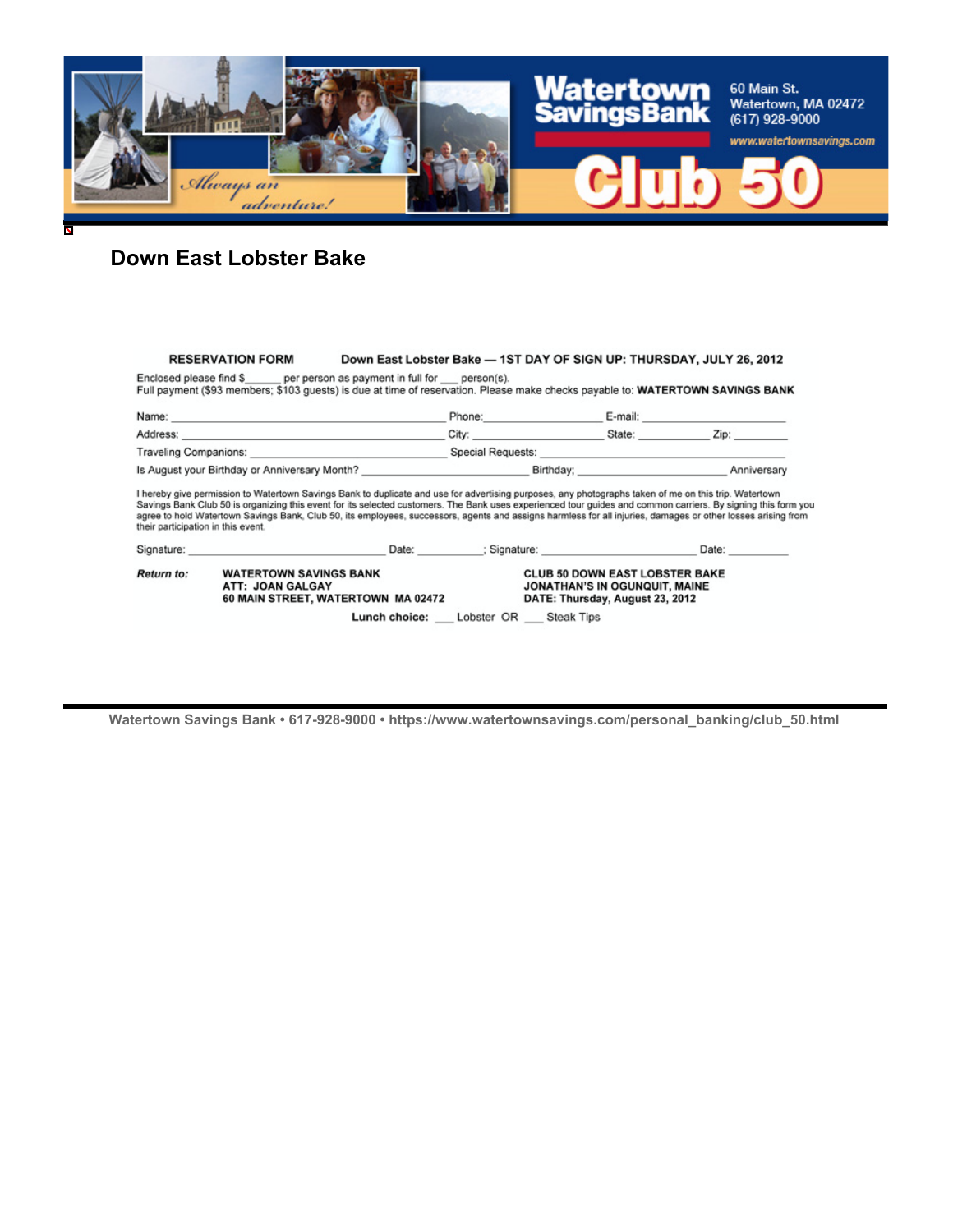

## **Travel Opportunities**

**Next Sign-up**

**Down East Lobster Bake** Trip Date: **Thursday, August 23**

First day of sign-up: Thursday, July 26

Features:

- Escorted motorcoach from Nonantum Post 440, 295 California Street, Newton, at 9:45 a.m.; return approx. 5:00 p.m.
- Jonathan's Restaurant Luncheon: 1 Pound Steamed Fresh Maine Lobster with Drawn Butter and Steamed Fresh Maine Mussels or Grilled Steak Tips (includes Cup of New England Clam Chowder, Crisp Tossed Salad & House Dressing, Native Corn on the Cob, Baked Potato & Sour Cream, Bread & Butter, Chef's Dessert of the Day, and Coffee or Tea)
- Free time in Ogunquit: Tour the town, walk the Marginal Way, shop in the quaint downtown stores, or walk by the sea

Price: \$93 Members; \$103 Guests **Walkability: moderate =** ability to walk at a moderate pace.

From sandy beaches to rocky coastline walks, Ogunquit has a lot to offer, and you can enjoy a big part of it, starting at one of the largest restaurants in Maine. You'll be treated to a full-course luncheon at Jonathan's Restaurant, which humbly began in 1976 when Jonathan West purchased what was then his parents' home and turned it into a restaurant. Over the years, he has renovated, adding on dining rooms, a second floor, a 600-gallon fish tank, and unique gardens. After lunch, you will have plenty of time for sightseeing and shopping, either on foot or by trolley which stops directly in front of the restaurant every 15 minutes. You can make your way to Ogunquit Beach, Wells Beach, Marginal Way, and Perkins Cove, where you'll find a large selection of quaint shops and boutiques selling many wonderful gifts and authentic Maine souvenirs.

**Please refer to the Club 50 page on the WSB website for more information. The reservation form is available on the left column of this page – see Trip Forms.**

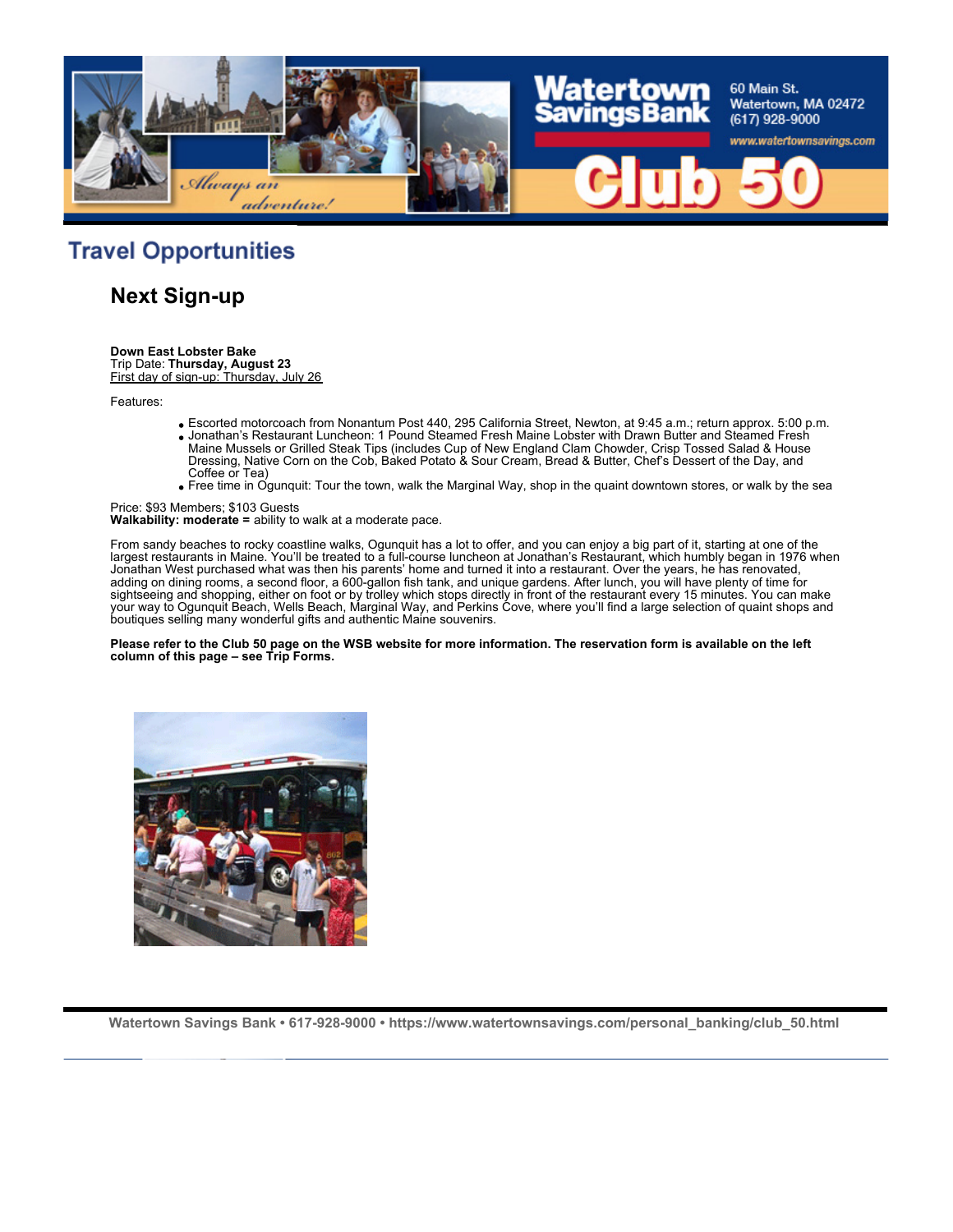

## **Save the Date**

#### **Mark your calendars!**

**Laissez le bons temps rouler!**

The Club 50 Advisory Board members – Gerry Natoli, Rich Mancuso, Stu McCallum, Peggy Anderson, Maureen Kontaxis and Pam Higgins -- will meet this summer to help select the Big Trip for Fall 2013 (up for a cruise?), but if you prefer to get away in the Spring, keep **April 15-19, 2013,** open: We'll provide details soon for our **Easy Living in the Big Easy of New Orleans** adventure! (And in case you didn't know, our headline is the Cajun expression for "Let the good times roll!")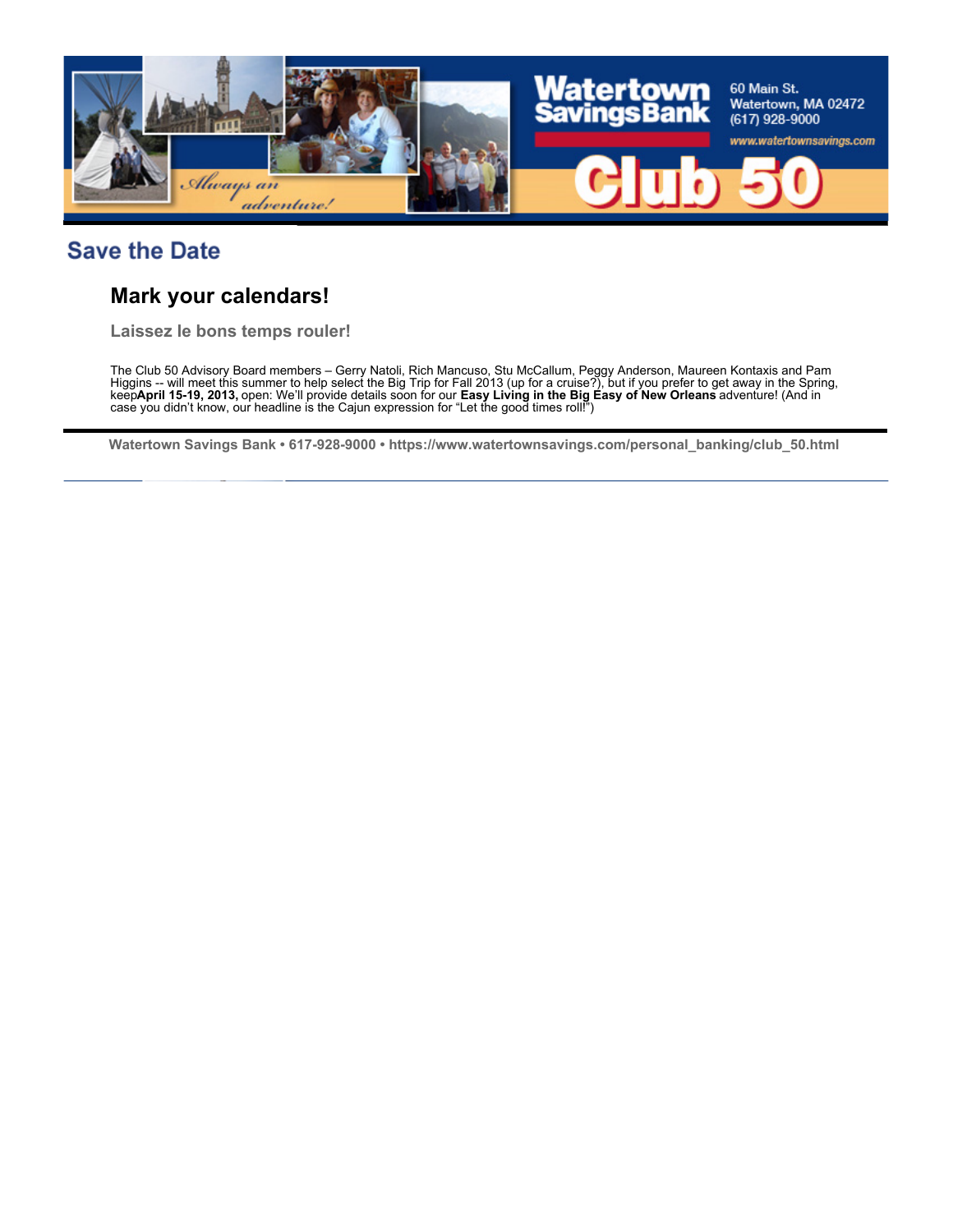

# **Featured Photos**

#### **Check it out!**

Joan and her daughter Jody escorted over a dozen Club 50 friends on a 12-night *Caribbean Princess* cruise in May, including stops in Holyhead, Wales (where they were just *too* busy to visit with Will and Kate); Dublin (for all of the top attractions including Dublin Castle and Christ Church); Belfast (waking up to the sound of bagpipes, then seeing Belfast Castle, the Titanic quarter, the Belfast murals and the Botanical Gardens); Invergordon, Scotland (starting with a three-plane flyby and including Urquhart Castle which sits beside Loch Ness – but Nessie was shy that day); Edinburgh (which was readying for the annual Royal Military Edinburgh Tattoo), and Le Havre, France (with most of the group taking a side trip to Normandy to see the landing beaches, the Musee du debarquement, Omaha Beach, Pointe du Hoc and the Normandy American Cemetery and Memorial. "It was very moving to see those gravestones facing out to sea and those American flags flying," noted Joan.).

On their last tour stop, they headed to Windsor Castle (checking out the Changing of the Guard and St. George's Chapel … and once again, they were much too busy to call on the Queen)!

If you want to see more photos of the cruise as well as many other trips, just click on WSB Photo Album in red on the left. And if you're on Facebook, find us at Watertown Savings Bank-Massachusetts.